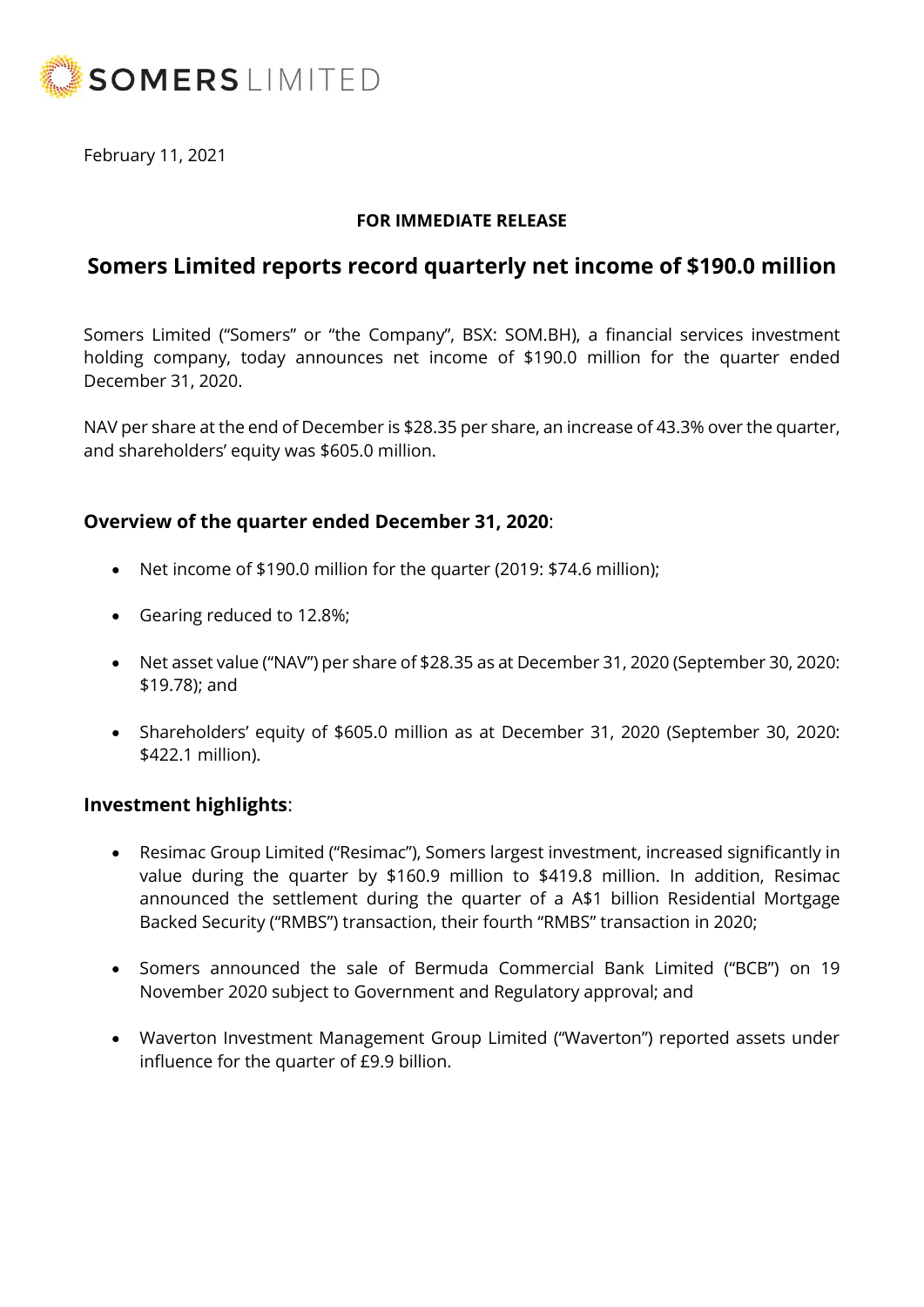

Commenting on the financial results, Peter Durhager, Chairman of Somers said:

"Somers had an excellent first quarter of the financial year recording our highest ever quarterly profit. Global markets finished 2020 strongly and this was reflected in the increased valuations of a number of our investments and in particular, Resimac, our largest investment, whose share price increased materially from A\$1.42 to A\$2.14 over the quarter. With favourable foreign currency movements, Somers reported a quarterly profit of \$190.0 million and a net asset value per share of \$28.35, an increase of over 40% for the quarter.

Our investments have performed strongly against the prolonged backdrop of Covid-19. We recognise that the road ahead may well be volatile as Covid-19 vaccinations are rolled out and new strains of the virus emerge, but our investments are well positioned to grow further as the global economy continues its recovery in the current ultra low interest rate environment."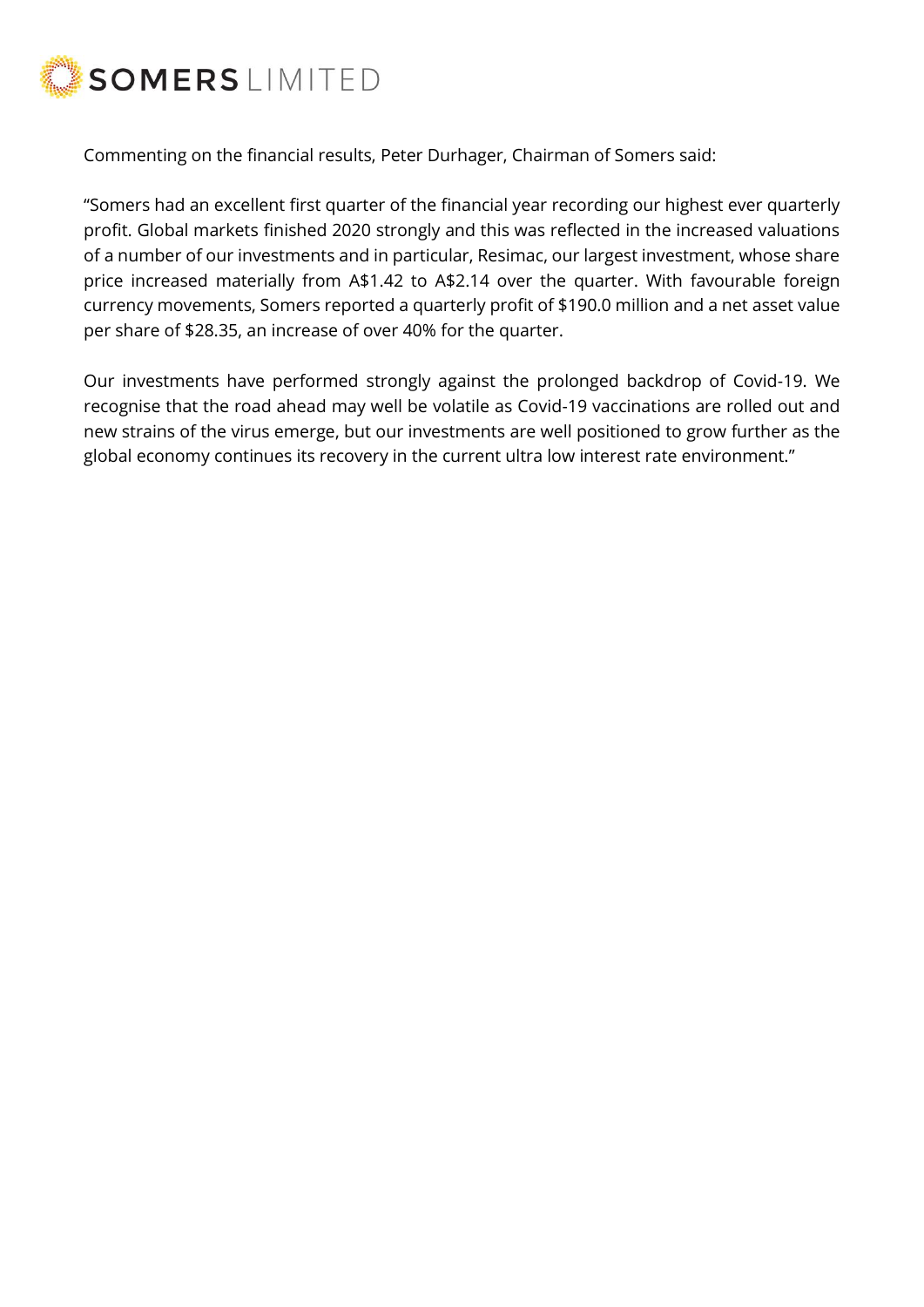

# **Summary of Somers' results for the quarter ended December 31, 2020**

### **Introduction**

Somers recorded net income of \$190.0 million (2019: \$74.6 million) in the quarter and the earnings per share was \$8.90 (2019: \$3.61). Somers' net asset value per share ended the quarter at \$28.35 (September 30, 2020: \$19.78).

During the quarter, Somers recorded a \$179.9 million gain on its investment portfolio (2019: \$71.1 million). The majority of the Company's investments increased in value during the quarter although the gain was driven principally by an increase in the value of the Company's largest investment in Resimac, whose share price increased by 50.7% during the quarter in response to its strong results for the year ended June 30, 2020. In addition, there were valuation increases at PCF, Waverton, MJ Hudson and BCB.

Net foreign exchange gains were \$25.0 million for the quarter (2019: \$13.2 million). As at December 31, 2020, 85.9% of Somers' investment portfolio was exposed to foreign currencies, primarily the Australian Dollar and Sterling. Over the course of the quarter, the Australian Dollar increased in value versus the US Dollar by 7.6% while Sterling increased by 5.8%. These exchange gains were primarily unrealised.

Somers' total assets increased to \$711.6 million (September 30, 2020: \$508.6 million) due to the valuation uplift and favourable currency movements outlined above. The investment portfolio was \$706.0 million as at December 31, 2020 (September 30, 2020: \$500.9 million) with equity investments (\$699.9 million) accounting for 99.1% of this total, of which 74.4% are listed investments. The remaining portfolio investments, amounting to 0.9% (\$6.1 million) consist of other financial investments. Within investments, Resimac at \$419.8 million, Waverton at \$84.4 million, BCB at \$70.1 million, and PCF at \$55.8 million together represent 89.3% of total investments.

#### **Borrowings**

Total borrowings were \$77.2 million at December 31, 2020 (September 30, 2020: \$76.0 million) with the level of gearing reducing to 12.8% (September 30, 2020: 18.0%).

#### **Shareholders' Equity**

Shareholders' equity increased to \$605.0 million as at December 31, 2020 (September 30, 2020: \$422.1 million). Somers did not buy back any shares during the December quarter and the number of shares in issue as at December 31, 2020 was 21,341,482.